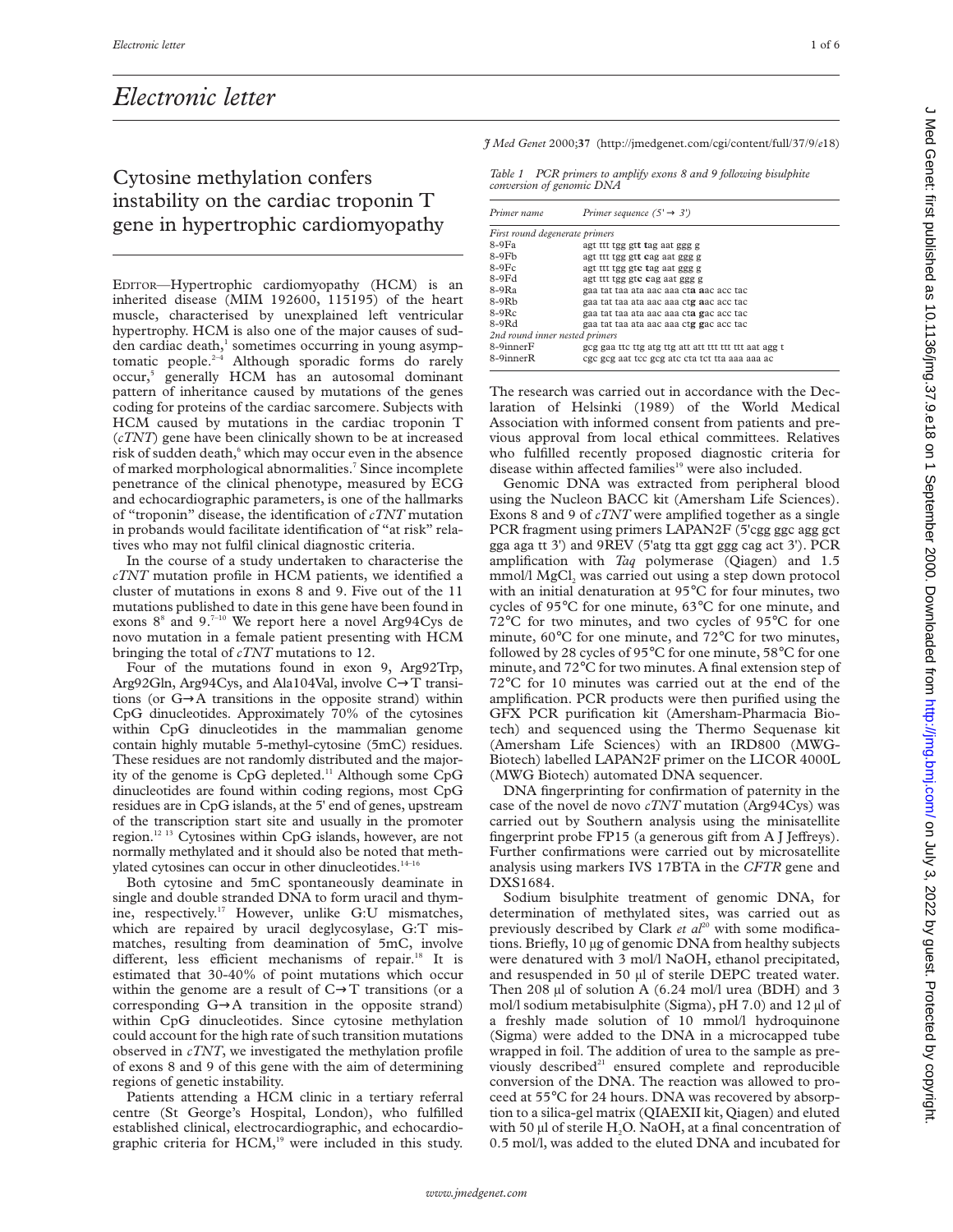

*Figure 1 3.75% acrylamide sequencing gel, showing the Arg94Cys de novo mutation (both parents are negative for the mutation). The cytosine residues at Arg94 and Arg92 (marked with \*) are methylated as shown in the sequencing of normal wild type bisulphite treated DNA.*

10 minutes at 55°C. The DNA was neutralised with 50 µl of sodium acetate (pH 5.0), ethanol precipitated, and resuspended in 40 µl of sterile DEPC treated H<sub>2</sub>O.

Bisulphite treated DNA was subjected to PCR using degenerate primers (table 1) designed using the Primer Premier 4.0 software (Premier Biosoft, CA) to amplify exons 8 and 9 together. The primers annealed to a region poor in cytosine residues and hence were less affected by the bisulphite conversion step. The degeneracy only affected the 10th and 11th bases from the 3' end, leaving a significant length of nucleotides to confer the 3' end stability needed for the annealing step in PCR reactions. Four sets of reactions, each containing an individual forward primer (either 8-9Fa, 8-9Fb, 8-9Fc, or 8-9Fd) and four of the degenerate reverse primers, were set up. Step down PCR amplification with *Taq* polymerase (Qiagen), 2.5 mmol/l  $MgCl<sub>2</sub>$  was carried out with initial denaturation at 95°C for four minutes, two cycles of 95°C for one minute, 60°C for one minute, and 72°C for two minutes, two cycles of 95°C for one minute, 58°C for one minute, and 72°C for two minutes, followed by 30 cycles of 95°C for one minute, 56°C for one minute, and 72°C for two minutes. A final extension step of 72°C for 10 minutes was carried out at the end of the amplification.



*Figure 2 3.75% acrylamide sequencing gel showing the Ile106 polymorphism (marked with arrowhead) occurring in three genotypically distinct subjects. The cytosine methylation* pattern was not determined for codon 106<sub>Ile</sub> since the test samples for the bisulphite *sequencing experiment had the att/att genotype. The cytosine residue at codon 104*<sub>Ala</sub> *where a mutation had been described previously (marked with \*) is methylated.*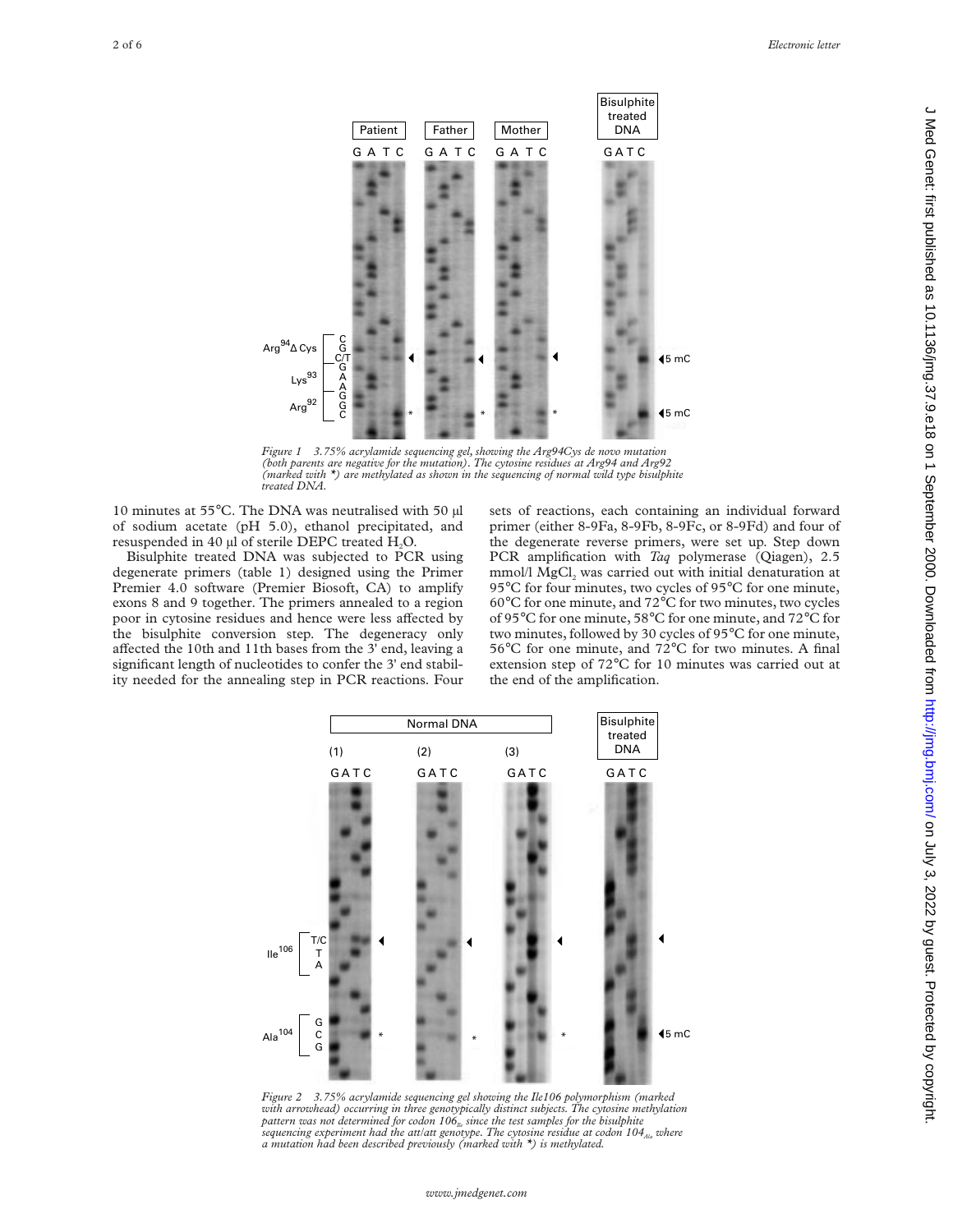

Figure 3 Cytosine methylation profile of exons 8 and 9 and intron 8 of cTNT shown by the bisulphite sequencing reaction<br>which converts all non-methylated cytosines to thymines, hence the remaining cytosine peaks (in blue)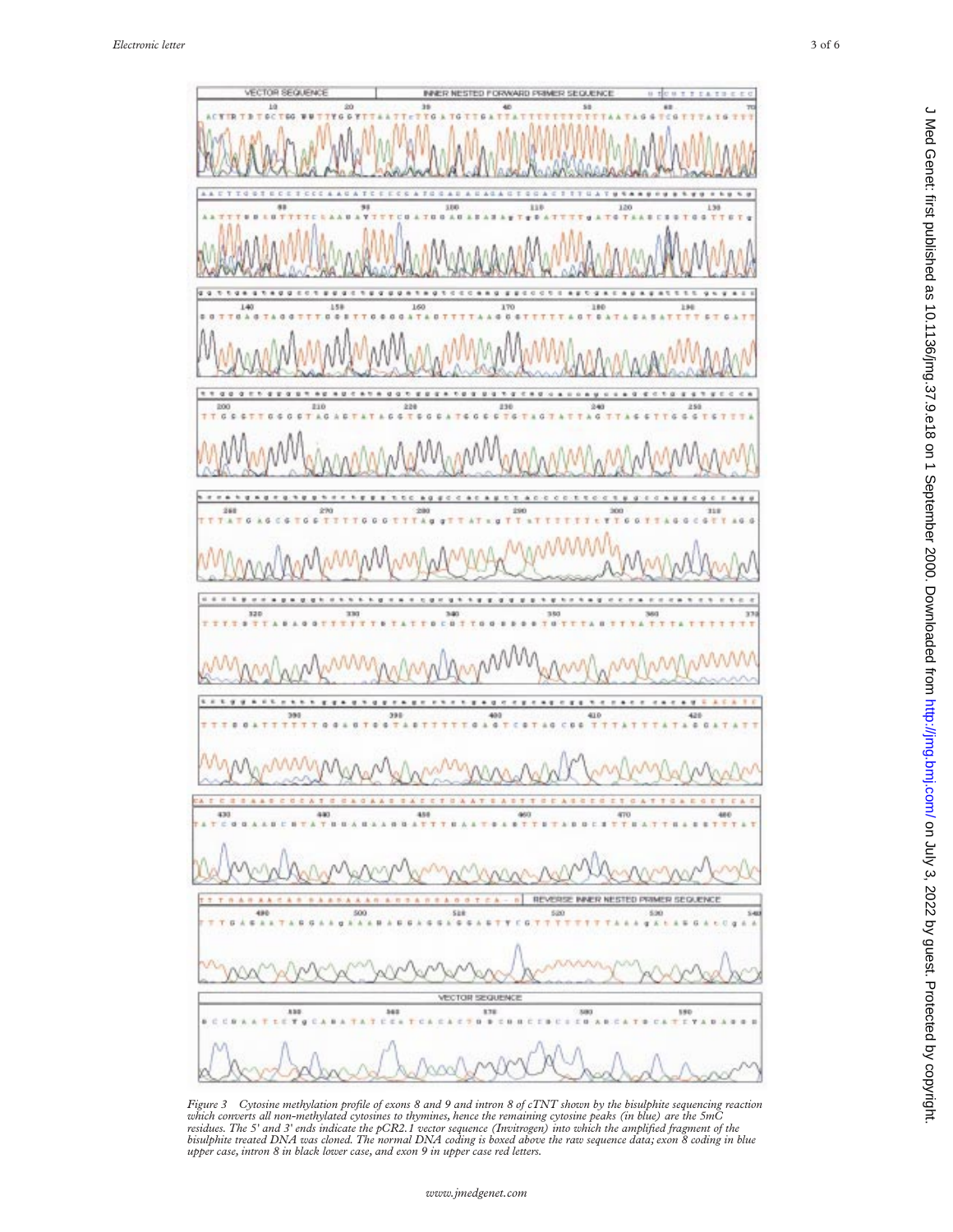A total of 2 µl of the products from the first round of PCR amplification were used in an inner nested reaction using the primers 8-9 inner F and 8-9 inner R (table 1). These primers were also designed to anneal within regions of the gene poor in cytosine residues. Amplification was carried out using *Taq* polymerase (Qiagen), 1.5 mmol/l MgCl<sub>2</sub> with an initial denaturation at  $95^{\circ}$ C for four minutes, followed by 32 cycles of 95°C for one minute, 56°C for one minute, 72°C for two minutes, and a final extension step of 72°C for 10 minutes. PCR products were analysed by agarose gel electrophoresis to confirm the presence of the amplimers. The inner nested PCR amplimers were purified (GFX PCR purification kit, Amersham Pharmacia Biotech) and eluted in 50 µl of autoclaved H<sub>2</sub>0.

The nested amplimers were then ligated into the pCR2.1, TA cloning vector (Invitrogen). Competent NM522 *E coli* cells were transformed with 2 µl of the ligation mix and plated on 2X Ty plates containing 50 µg/ml of ampicillin, 40 µg/ml of IPTG, and 50 µg/ml of *Xga*I. After an overnight incubation at 37°C, the plasmids were harvested from the white bacterial colonies and checked for the presence of the correct insert by agarose gel electrophoresis following digestion with *Bst*XI (MBI, Fermentas). Plasmid constructs containing the correct inserts were purified using a plasmid purification kit (Qiagen). Automated sequencing (LICOR 4000L) of the plasmid constructs was carried out using IRD800 labelled (MG Biotech) primers, M13rev: 5'-cag gaa aca gct atg acc-3', and M13for: 5'-tgt aaa acg acg gcc agt-3', and the Thermo Sequenase kit (Amersham Pharmacia Biotech).

A novel de novo Arg94Cys mutation resulting from a single base substitution at a CpG site, C280T (nucleotide numbering according to published cDNA sequences for *cTNT*22), was found in exon 9 of the *cTNT* gene of a female patient with 17 mm septal hypertrophy (adjusted normal range on echocardiography 7-11 mm). This patient presented at the age of 15 with recurrent syncope, progressive fatigue, and dyspnoea on exertion. ECG, echocardiography, and cardiac catheterisation confirmed a diagnosis of hypertrophic cardiomyopathy. Her parents had normal ECG and echo and were both negative for the mutation (fig 1). DNA fingerprinting studies confirmed paternity and hence this is a novel sporadic mutation. We did not detect the Arg94Cys mutation in 120 healthy, unrelated subjects from a randomly selected multiethnic population, which is strong evidence that this mutation is not a polymorphism.

Direct sequencing of exons 8 and 9 of the *cTNT* gene from PCR amplimers was carried out on 200 unrelated referral patients with HCM. All HCM probands and samples from healthy donors indicated a polymorphism (genotypes atc/atc, atc/att, or att/att) in exon 9, resulting in a silent mutation (Ile106). This polymorphism (fig 2), involving a  $C \rightarrow T$  transition, occurs within a CpG site with a gene frequency for the atc allele of 0.44.

The complete methylation profile of cytosines between exons 8 and 9 of *cTNT* are presented in fig 3. Bisulphite treatment of lymphocyte genomic DNA from two healthy volunteers yielded consistent and reproducible results when clones generated from each degenerate primer were sequenced. The sodium bisulphite reaction converts non-methylated cytosines to uracil which pair with adenine, and upon subsequent replication produce the observed C→T transition. 5mC, however, are protected and hence remain in the "C" lane of a sequencing gel. Sequencing results showed that all cytosines within CpG dinucleotides of exons 8 and 9, including those in intron 8, were methylated.

Exon 8 contains 15 cytosine residues of which two (corresponding to codons  $69_{\text{Ser}}$  and  $80_{\text{Pro}}$ ) are within CpG



*Figure 4 3.75% acrylamide sequencing gel showing that the third cytosine base (marked with arrowhead) in Pro80 is methylated. The middle cytosine in codon 77*<sub>Pro</sub> *is a non-CpG methylated cytosine residue.*

dinucleotides. Sequencing data as shown in fig 3 (chromatogram base number 60 and 94) proves that both of these cytosines are methylated. In addition, the cytosine residue within codon  $77_{\text{Pro}}$  is methylated despite not being adjacent to a guanine residue (fig 4). This was a reproducible finding in all the clones analysed independently.

Of the 23 cytosines in exon 9, five are within CpG dinucleotides. Bisulphite sequencing has shown that the cytosines within codons  $92_{\text{Arg}}$ ,  $94_{\text{Arg}}$ ,  $104_{\text{Val}}$ , and  $120_{\text{Leu}}$  are methylated (fig 3). The methylation status of the cytosine in codon  $106<sub>11e</sub>$  was not determined as the site shows the act/att polymorphism and both subjects studied were of the att/att genotype.

A common denominator linking the Arg94Cys mutation (fig 1) described in this paper and the previously published  $Arg92Trp$ ,  $Arg92Gln$ ,  $Ala104Val$ , and the polymorphism at Ile106 (fig 2) is that they all involve transition mutations within CpG dinucleotides. Spontaneous deamination of 5mC residues leading to C→T transitions might have contributed to the initial founder mutation event. The  $Arg92Trp$ ,<sup>7</sup> Arg $94Cys$ , and the Ala104Val<sup>9</sup> mutations probably arose from  $C \rightarrow T$  transition at the sense strand, while the Arg $92G$ In mutation $^8$  may have resulted from a  $C \rightarrow T$  transition at the methylated CpG dinucleotide in the antisense strand (fig 5A). The cytosine methylation status of these residues confirm their predisposing mutability.

It is thus possible to predict potentially mutable sites within exons 8 and 9 of *cTNT*. Deamination of 5mC (predictive results summarised in fig 5A) resulting in silent mutations in the sense strand occur at positions  $80<sub>mn</sub>$ ,  $120<sub>Leu</sub>$ , and  $127<sub>He</sub>$ , whereas non-coding strand silent mutations occur in codons  $69_{\text{Ser}}$  and  $104_{\text{Ala}}$ . If, however, a transition mutation occurs in the antisense 5mC nucleotide (complementary to the guanine of codon 81), a corresponding gat→aat change would occur in the sense strand, which might result in a Asp81Asn mutation in exon 8 of *cTNT* (fig 5A).

Relating to the same strand, a transition mutation in codon 69 $_{\text{Ser}}$  (tcg $\rightarrow$ ttg) would give rise to a Ser69Leu muta-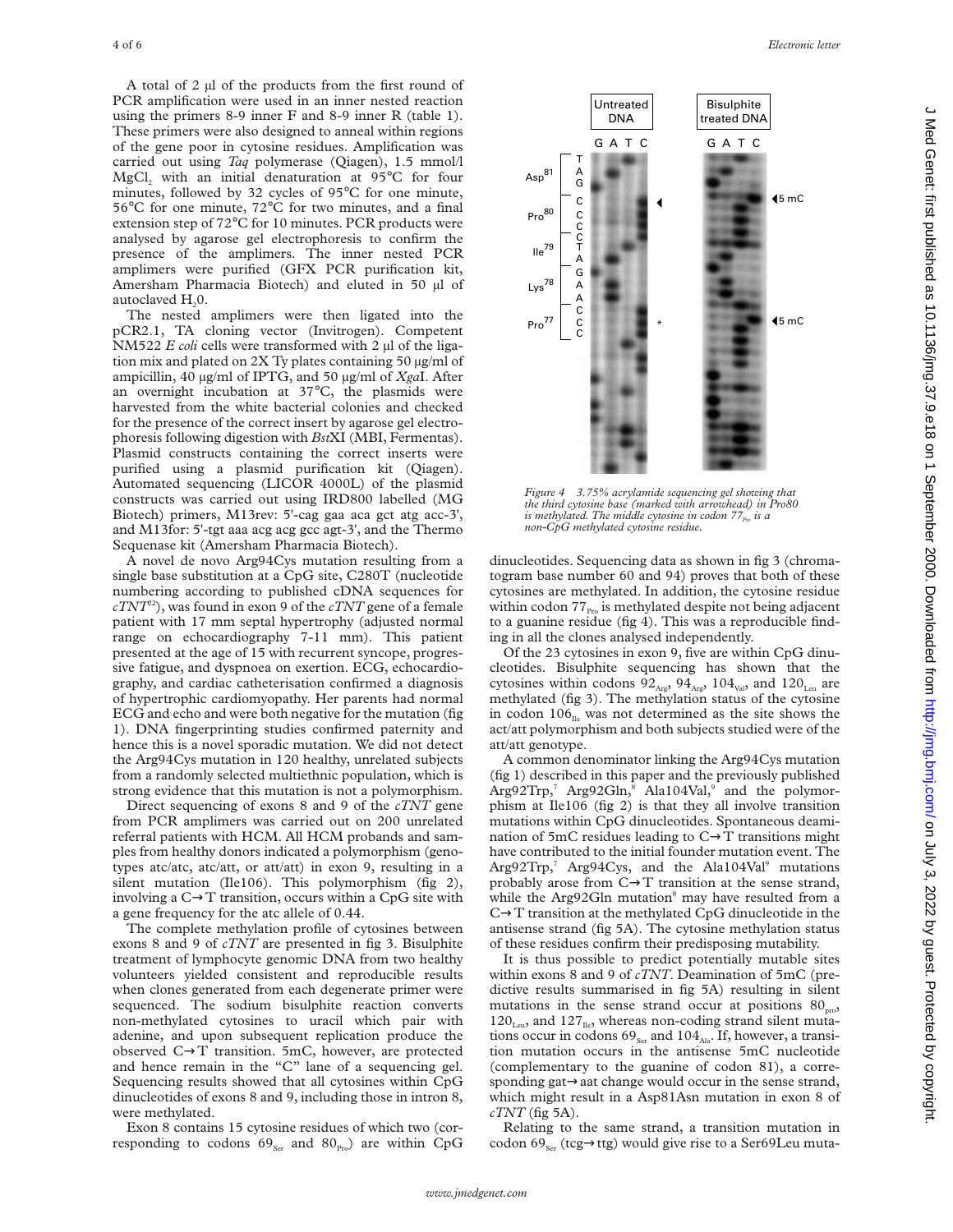tion (fig 5A). It is interesting to note the amino acid corresponding to the serine in codon  $69_{\text{Ser}}$  in humans is actually a leucine molecule in rat and mouse (fig 5B), so there is a possibility that such a substitution, if occurring within the human *cTNT* gene, would be reasonably tolerated and not compromise the function of the molecule in its role within the thin filament. In other species, the residues corresponding to Ser69 in humans have been substituted for a proline  $(fig 5B)$ .

Deamination of the symmetrical 5mC residue in the antisense strand at codon 94 would give rise to an Arg94His mutation (resulting from the cgc→cac nucleotide change). Codon  $120<sub>Len</sub>$  in exon 9 of *cTNT* is methylated (fig 3, base 516 in chromatogram) and a  $C \rightarrow T$  transition in the antisense strand would result in a G→A

transition in the sense codon 121, giving rise to a Val121Ile mutation (fig 5A).

Alignment of amino acids encoded by exons 8 and 9 of the human *cTNT* gene with other species shows strong homology (fig 5B). The arginine residues at codon  $92<sub>Arp</sub>$  and codon  $94<sub>Ar</sub>$  are highly conserved across species (fig 5B). It is probable that through the course of evolution, the stretch of amino acids shown in fig 5B has developed a crucial role within the contractile apparatus of the cardiac sarcomere, and mutations here could compromise the function of the molecule. Exons 8 and 9 are believed to code for the region in *cTNT* which interacts with  $\alpha$ -tropomyosin<sup>6 23–25</sup> and is therefore critical for normal function.

Although *cTNT* methylation patterns in the germ cells have not been determined in our study, it seems likely that



*Figure 5* The DNA and amino acid coding of exons 8 and 9 of cTNT. (A) The complete list of possible mutations which can arise from C→T transitions *(or a corresponding G*→ *A substitution in the opposite strand) resulting from deamination of cytosine residues. The CpG dinucleotides are boxed. (B) The amino acid sequence of exons 8 and 9 of human cTNT is conserved across species. Non-homologous amino acids are boxed with residues showing low homology with the human sequence in green. The Arg94 residue (site where the de novo Arg94Cys mutation is described in this paper) shows strong conservation across species.*